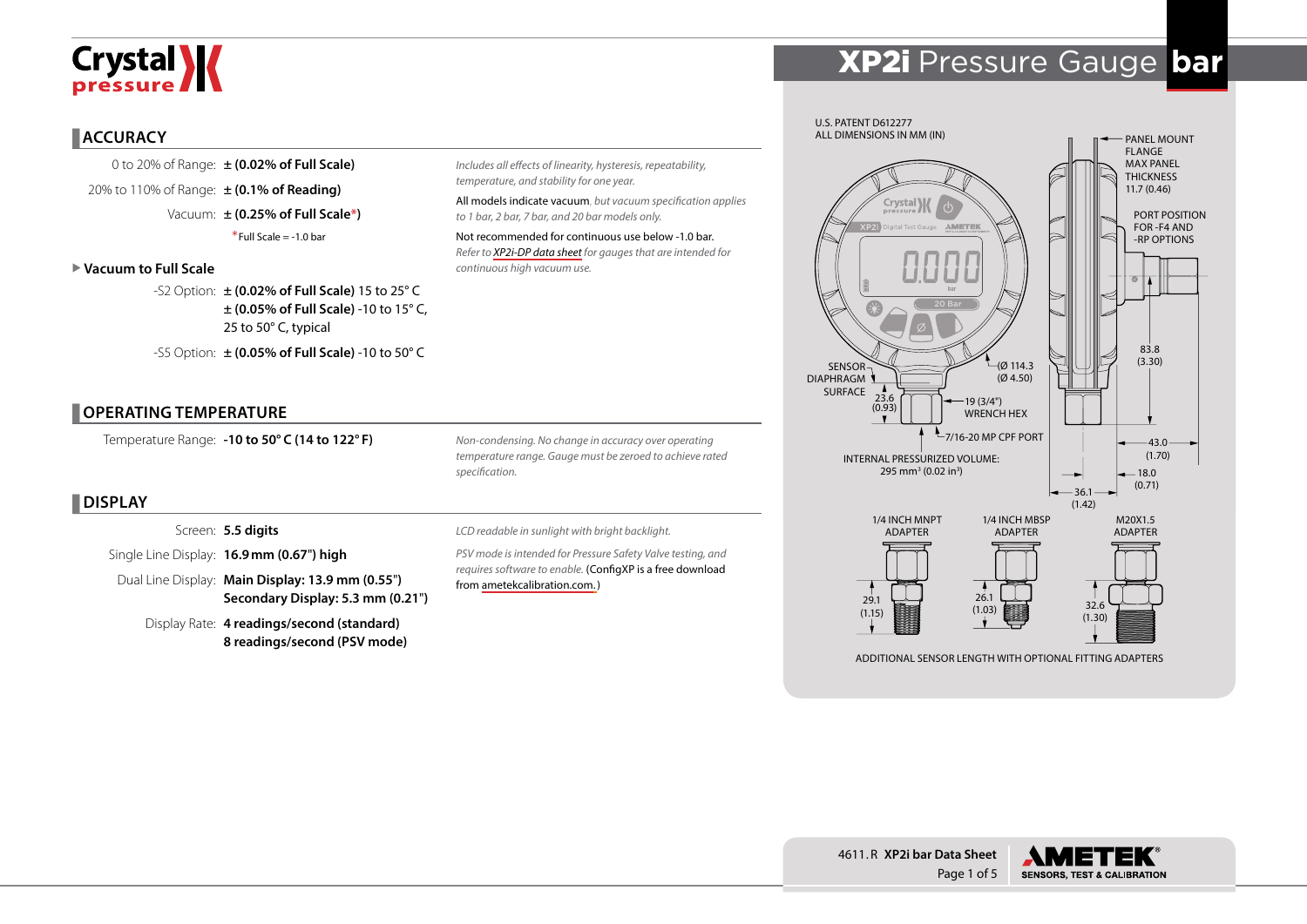# **Crystal >>>>**

# **POWER**

*The XP2i is Intrinsically Safe only if powered by one of the following battery types.*

| ATEX/IECEx: | <b>Approved Battery Type</b> | $Ta =$                   | <b>Marking</b>  |  |  |
|-------------|------------------------------|--------------------------|-----------------|--|--|
|             | Rayovac Max Plus 815         | $-20$ to $50^{\circ}$ C  | Ex ia IIC T4 Ga |  |  |
|             | Energizer E91                |                          |                 |  |  |
|             | Energizer EN91               | $-20$ to 50 $^{\circ}$ C | Ex ia IIC T3 Ga |  |  |
|             | Duracell MN1500              |                          |                 |  |  |

| CSA: | <b>Approved Battery Type</b> | $Ta =$                  | <b>Marking</b>                      |  |  |
|------|------------------------------|-------------------------|-------------------------------------|--|--|
|      | Rayovac Max Plus 815         | $-20$ to 45 $\degree$ C | Class I, Division 1, A, B, C, D T4  |  |  |
|      | Energizer E91                |                         |                                     |  |  |
|      | Energizer EN91               | -20 to 50 $^{\circ}$ C  | Class I, Division 1, A, B, C, D T3C |  |  |
|      | Rayovac Max Plus 815         |                         |                                     |  |  |

3 x AA: **1500 hours, typical** Ultra Low Power: **> 1 year, typical\*\***

*Uses 3 alkaline AA (LR6) batteries. Use of backlight and/or RS232 reduces operating time.*

*Optional AC power supply available.*

*\*\*20 minute recording interval or greater in LT5 mode.*

For hazardous location product warnings, refer to the operation manual.

# **DATA/COMMUNICATION**

Digital Interface: **RS232, DB-9F**

# **DATALOGGING**

Capacity: **32000 data points** Storage Type: **Non-volatile flash memory** Minimum Interval: **1 second** Maximum Interval: **18 hours** Min. Event Duration: **250 mS\*\*\***

*Free Labview® drivers and programming instructions are available for download from website.*

#### For hazardous location product warnings, refer to the operation manual.

*DataLoggerXP Firmware Update may be purchased at time of order, or an Upgrade Package may be purchased afterward. Software available for download from our website. Produces csv files, or uses Excel template files (samples included) to automatically format and graph data. \*\*\* Logging Type - Average with Peaks.*

# XP2i Pressure Gauge **bar**

## **CERTIFICATIONS**



**II 1G Ex ia IIC T4/T3 Ga FTZU 12 ATEX 0048X**

|--|--|

**Ex ia IIC T4/T3 Ga IECEx FTZU 12.0009X**



Exia Intrinsically Safe and Non-incendive for Hazardous Locations: Class I, Division 1, Groups A, B, C and D, Temperature

Code T4 or T3C. For hazardous location product warnings, refer to the operation manual.



XP2i complies with the Electromagnetic Compatibility and the Pressure Equipment Directives.



XP2i complies with the Australian Radiocommunications (Electromagnetic Compatibility) Standard 2008.



XP2i is approved for use as a portable test instrument for Marine use and complies with Det Norsjke Veritas' Rules for Classification of Ships, High Speed & Light Craft and Offshore Standards.



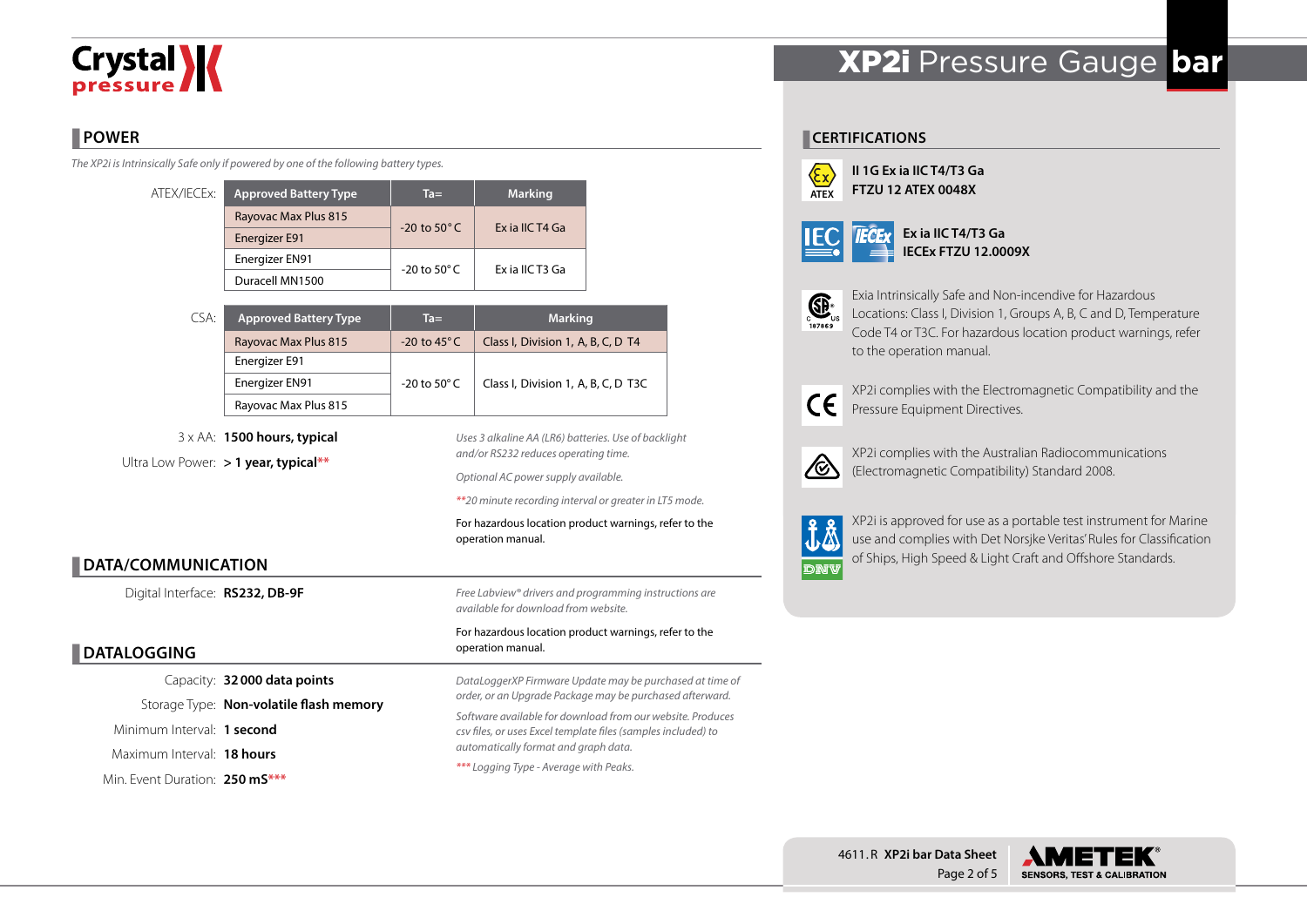# Crystal **X**

### **ENCLOSURE**

|                                    | Weight: 562 g (19.8 oz)                              | Weight includes batteries.                                                                                                    |  |  |  |  |
|------------------------------------|------------------------------------------------------|-------------------------------------------------------------------------------------------------------------------------------|--|--|--|--|
|                                    | Rating: <b>IP66 and IP67</b>                         | Submersible to 1 m for 30 minutes [IEC 60529].                                                                                |  |  |  |  |
|                                    | Housing: Diecast aluminum                            | Nickel plating over low copper, marine grade aluminum.                                                                        |  |  |  |  |
|                                    | Keypad and Labels: <b>UV Resistant Polyester</b>     | LCD protected from impact damage by 1.5 mm (0.06") thick<br>polycarbonate lens under polyester window.                        |  |  |  |  |
|                                    |                                                      | Skydrol® compatible.                                                                                                          |  |  |  |  |
|                                    |                                                      | For hazardous location product warnings, refer to the<br>operation manual.                                                    |  |  |  |  |
| <b>SENSOR</b>                      |                                                      |                                                                                                                               |  |  |  |  |
|                                    | Wetted Materials: (WRENCH TIGHT) 316 stainless steel | All welded, with a permanently filled diaphragm seal.                                                                         |  |  |  |  |
|                                    | (FINGER TIGHT) 316 stainless steel                   | Metal to metal cone seal; O-ring can be removed if necessary.<br>Optional connection on back.                                 |  |  |  |  |
|                                    | and Viton <sup>®</sup> (internal o-ring)             |                                                                                                                               |  |  |  |  |
| Diaphragm Seal Fluid: Silicone Oil |                                                      | 1/4" male NPT adapter included unless BSP, M20, or 1KBAR is                                                                   |  |  |  |  |
|                                    | Connection: Crystal CPF <sup>*</sup> Female          | specified.                                                                                                                    |  |  |  |  |
|                                    |                                                      | 1/4" medium pressure tube system compatible with<br>HiP LM4 and LF4 Series, Autoclave Engr SF250CX Male<br>and Female Series. |  |  |  |  |
| <b>STORAGE TEMPERATURE</b>         |                                                      | * U.S. Patent No. 8,794,677                                                                                                   |  |  |  |  |
|                                    | Temperature Range: -40 to 75° C (-40 to 167° F)      | Batteries should be removed if stored for more than one month.                                                                |  |  |  |  |

# **SPECIAL FEATURES**

**The following requires the use of our free [ConfigXP](http://www.ametekcalibration.com/products/software/configuration-software/configxp-configuration-software) software**

- User Defined Unit: **Allows the user to define and display any pressure units not included, or to use the gauge to display force, level, or other pressure related parameters. Reduce or increase displayed resolution.**
	- PSV Mode: **Intended for pressure safety valve / burst disk testing. 8 readings per second. Captures point at which valve opens, as well as reseat pressure.**
	- Averaging: **Smooths unsteady readings (1 to 10 samples).**
	- Remove: **Unwanted pressure units from Units button.**
	- Disable: **Peak pressure button.**
- Limit or Disable: **Zero button.**
- Password Protect: **Changes to configuration or calibration factor(s).**
	- Save: **Configuration to a file.**
	- Copy: **Configuration can be copied to other gauges.**

# XP2i Pressure Gauge **bar**

# **STANDARD DELIVERY**

- XP2i Gauge
- CD Manual
- ISO 17025 Accredited Calibration Certificate, NIST Traceable
- CPF Connection Fitting (ranges 10 000 psi and lower)

# **ACCESSORIES**

### **Protective Boot** P/N **3696**

- **Magnetic Hanging Strap** P/N **5203**
- **AC Adapter Kit** P/N **2984**

**USB B to RS232 DB9M Cable** P/N **3313**

**Waterproof Carrying Case** P/N **2888**

## **COMPLEMENTARY PRODUCTS**

### **Crystal Engineering offers a wide range of products that work with the XP2i:**

- [Discounted three year calibration program](http://www.ametekcalibration.com/-/media/ametekcalibration/download_links/pressure/xp2i/ametekcal%20flyer.pdf)
- [Fittings that connect without tools, safely and without leaks](http://www.ametekcalibration.com/products/pump-systems/pressure-fittings/cpf-crystal-pressure-fittings)
- [Lightweight, super flexible high pressure hoses](http://www.ametekcalibration.com/products/pump-systems/pressure-fittings/cpf-crystal-pressure-fittings)
- [Pneumatic hand pumps](http://www.ametekcalibration.com/products/pump-systems/pneumatic-hand-pumps/t-900-series-pneumatic-hand-pump)
- [Hydraulic hand pumps](http://www.ametekcalibration.com/products/pump-systems/hydraulic-hand-pumps/t-600-series-hydraulic-hand-pump)
- [Portable pressure comparators](http://www.ametekcalibration.com/products/pump-systems/pressure-comparators)
- [Software, for the quickest way to calibrate pressure transmitters](http://www.ametekcalibration.com/products/software/calibration-software/fastcalxp-calibration-software) [and gauges](http://www.ametekcalibration.com/products/software/calibration-software/fastcalxp-calibration-software)

Autoclave Engineers Fluid Components is a division of Snap-tite, Inc. HiP is High Pressure Equipment Company. Viton is a registered trademark of DuPont Performance Elastomers.

4611. R **XP2i bar Data Sheet** Page 3 of 5

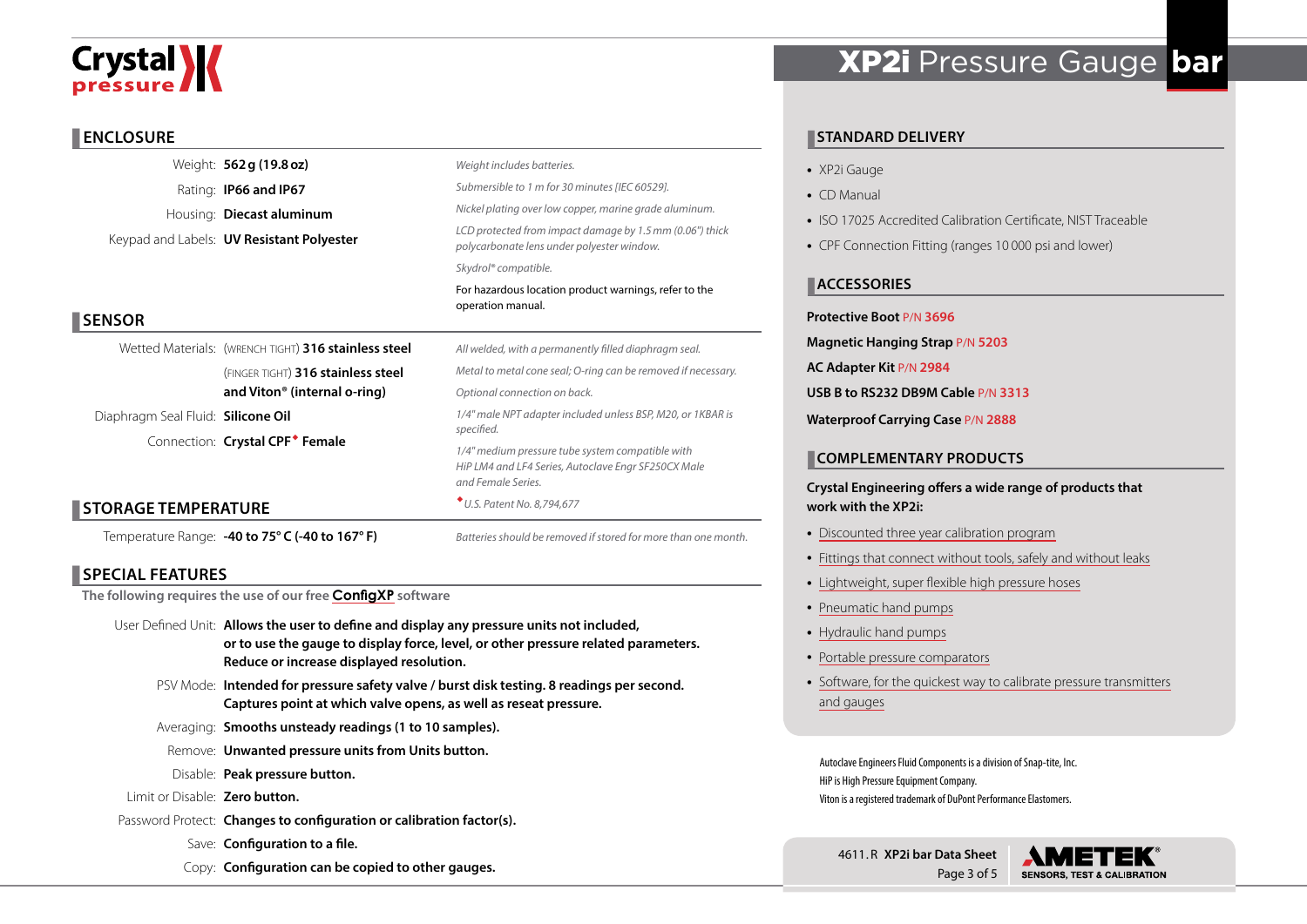

### **RANGE & RESOLUTION TABLE**

|               |                |                   |        | <b>Display Resolution</b> |      |            |       |                        |          |          |                        |                    |
|---------------|----------------|-------------------|--------|---------------------------|------|------------|-------|------------------------|----------|----------|------------------------|--------------------|
| P/N           | Range<br>(bar) | Over-<br>pressure | bar    | mbar                      | kPa  | <b>MPa</b> | psi   | in<br>H <sub>2</sub> O | in<br>Hq | mm<br>Hg | mm<br>H <sub>2</sub> O | kg/cm <sup>2</sup> |
| 1BAR          |                | 6.5x              | 0.0001 | 0.1                       | 0.01 | 0.00001    | 0.001 | 0.01                   | 0.001    | 0.01     | 1                      | 0.0001             |
| 2BAR          | $\overline{2}$ | 3.0x              | 0.0001 | 0.1                       | 0.01 | 0.00001    | 0.001 | 0.01                   | 0.001    | 0.1      | 1                      | 0.0001             |
| 7BAR          | $\overline{7}$ | 2.0x              | 0.0001 | 0.1                       | 0.01 | 0.00001    | 0.01  | 0.1                    | 0.01     | 0.1      | 1                      | 0.0001             |
| 20BAR         | 20             | 2.0 x             | 0.001  |                           | 0.1  | 0.0001     | 0.01  | 0.1                    | 0.01     |          |                        | 0.001              |
| 30BAR         | 30             | 2.0x              | 0.001  |                           | 0.1  | 0.0001     | 0.01  |                        | 0.1      |          |                        | 0.001              |
| 70BAR         | 70             | 2.0 x             | 0.001  |                           | 0.1  | 0.0001     | 0.1   |                        | 0.1      |          |                        | 0.001              |
| <b>140BAR</b> | 140            | 2.0x              | 0.01   |                           |      | 0.001      | 0.1   |                        | 0.1      |          |                        | 0.01               |
| 200BAR        | 200            | 1.5x              | 0.01   |                           |      | 0.001      | 0.1   |                        | 0.1      |          |                        | 0.01               |
| 300BAR        | 300            | 1.5x              | 0.01   |                           |      | 0.001      | 0.1   |                        |          |          |                        | 0.01               |
| 700BAR        | 700            | 1.5x              | 0.01   |                           |      | 0.001      |       |                        |          |          |                        | 0.01               |
| 1KBAR         | 1000           | 1.3x              | 0.01   |                           |      | 0.001      |       |                        |          |          |                        | 0.01               |

| лудын  |                                     |
|--------|-------------------------------------|
| 0.0001 |                                     |
| 0.0001 |                                     |
| 0.0001 |                                     |
| 0.001  |                                     |
| 0.001  |                                     |
| 0.001  |                                     |
| 0.01   |                                     |
| 0.01   |                                     |
| 0.01   |                                     |
| 0.01   |                                     |
| 0.01   | CPF Adapter Fitting is not included |
|        |                                     |

### **CORDERING INFORMATION**\*

|                            | P/N                                                                                                                                                                                                                                                                                                                                           | <b>Model</b> | <b>Dual</b><br><b>Display</b>                           | Accuracy                                                                                          | <b>Adapter</b><br>Type | <b>Connection</b><br><b>Location</b> | Data logging                                                                                                                                    | Pump System*                                                                                                                                            | Carrying Case~                                   |                                                                                                                                                                                        | AMETEK offers a variety of solutions for pressure genera- |
|----------------------------|-----------------------------------------------------------------------------------------------------------------------------------------------------------------------------------------------------------------------------------------------------------------------------------------------------------------------------------------------|--------------|---------------------------------------------------------|---------------------------------------------------------------------------------------------------|------------------------|--------------------------------------|-------------------------------------------------------------------------------------------------------------------------------------------------|---------------------------------------------------------------------------------------------------------------------------------------------------------|--------------------------------------------------|----------------------------------------------------------------------------------------------------------------------------------------------------------------------------------------|-----------------------------------------------------------|
|                            |                                                                                                                                                                                                                                                                                                                                               | XP2I         |                                                         |                                                                                                   |                        |                                      |                                                                                                                                                 |                                                                                                                                                         |                                                  |                                                                                                                                                                                        | tion and measurement. Our line of products for pressure   |
|                            |                                                                                                                                                                                                                                                                                                                                               | Standard:    |                                                         | $No(omit)$ 0.1% of reading. . (omit) $NPT$ (omit)                                                 |                        | Bottom (omit)                        | $No \ldots (omit)$                                                                                                                              | No Pump (omit)                                                                                                                                          |                                                  |                                                                                                                                                                                        | generation includes everything from small pneumatic       |
|                            |                                                                                                                                                                                                                                                                                                                                               |              | Optional: Yes-DD                                        | 0.02% of FS - <b>S2</b> G 1/4 B - <b>BSP</b>                                                      |                        | Back -RP Yes -DL                     |                                                                                                                                                 | System A - <b>AXX</b>                                                                                                                                   | Aluminum  (omit)                                 |                                                                                                                                                                                        | hand pumps to a precision, hydraulic pressure comparator  |
|                            |                                                                                                                                                                                                                                                                                                                                               |              |                                                         | $0.05\%$ of FS - S5 M20x1.5. . - M20                                                              |                        | Panel Mount - F4                     |                                                                                                                                                 | System A. <b>-AHX</b>                                                                                                                                   | Waterproof - W                                   |                                                                                                                                                                                        | capable of generating up to 15000 psi/1000 bar/100 MPa.   |
|                            | SAMPLE PART NUMBERS<br>20BARXP2I.<br>20 bar standard gauge, with a 1/4" NPT pressure fitting.<br>.<br>300BARXP2I-S2-BSP-DL.<br>300 bar gauge with 0.02% of FS accuracy, a 1/4" BSP pressure fitting,<br>and Data logging.<br>700BARXP2I-DD-GWX-W<br>700 bar Dual Display gauge with a System G pump system<br>and a waterproof carrying case. |              |                                                         |                                                                                                   |                        |                                      | System B - <b>BXX</b><br>System B - <b>BHX</b><br>System C - CXX<br>System C - CHX<br>System D - DOX<br>System D - DWX<br>System E - <b>EOX</b> | $\sim$ The Waterproof Case is<br>an <i>option</i> for Systems A, B,<br>and C only.<br>The Waterproof Case is<br>the only option for Systems<br>G and H. | case with custom insert.<br>of each pump system. | All of our pumps may be ordered as part of a Pump System,<br>complete with an XP2i and delivered in a sturdy carrying<br>* Refer to the following page for a more detailed description |                                                           |
|                            |                                                                                                                                                                                                                                                                                                                                               |              | ▶ Ordering a Pump System Only                           |                                                                                                   |                        |                                      |                                                                                                                                                 | System F - FOV                                                                                                                                          |                                                  |                                                                                                                                                                                        |                                                           |
|                            |                                                                                                                                                                                                                                                                                                                                               |              |                                                         | Any pump system, carrying case, and connection fittings for an XP2i pressure gauge may be ordered |                        |                                      |                                                                                                                                                 | System F - FWV                                                                                                                                          |                                                  |                                                                                                                                                                                        |                                                           |
|                            |                                                                                                                                                                                                                                                                                                                                               |              |                                                         | separately from the gauge. Enter XP2I-NONE followed by the Pump System part number and the        |                        |                                      |                                                                                                                                                 | System $G. \ldots -GOX$                                                                                                                                 |                                                  |                                                                                                                                                                                        |                                                           |
| Carrying Case option code. |                                                                                                                                                                                                                                                                                                                                               |              |                                                         |                                                                                                   |                        |                                      | System G - GWX                                                                                                                                  |                                                                                                                                                         |                                                  |                                                                                                                                                                                        |                                                           |
| <b>SAMPLE PART NUMBER</b>  |                                                                                                                                                                                                                                                                                                                                               |              |                                                         |                                                                                                   |                        |                                      | System H  - <b>HOX</b>                                                                                                                          |                                                                                                                                                         |                                                  |                                                                                                                                                                                        |                                                           |
|                            | XP2I-NONE-BHX-W.                                                                                                                                                                                                                                                                                                                              |              |                                                         | System B pump system with a waterproof carrying case.                                             |                        |                                      |                                                                                                                                                 |                                                                                                                                                         |                                                  |                                                                                                                                                                                        |                                                           |
|                            |                                                                                                                                                                                                                                                                                                                                               |              | BAR versions available in USA direct from factory only. |                                                                                                   |                        |                                      |                                                                                                                                                 |                                                                                                                                                         |                                                  | 4611.R XP2i bar Data Sheet<br>$D \cap \cap \cap A \cap f$                                                                                                                              | AME I<br>CENCODE TEST & CALIBRATION                       |



Page 4 of 5